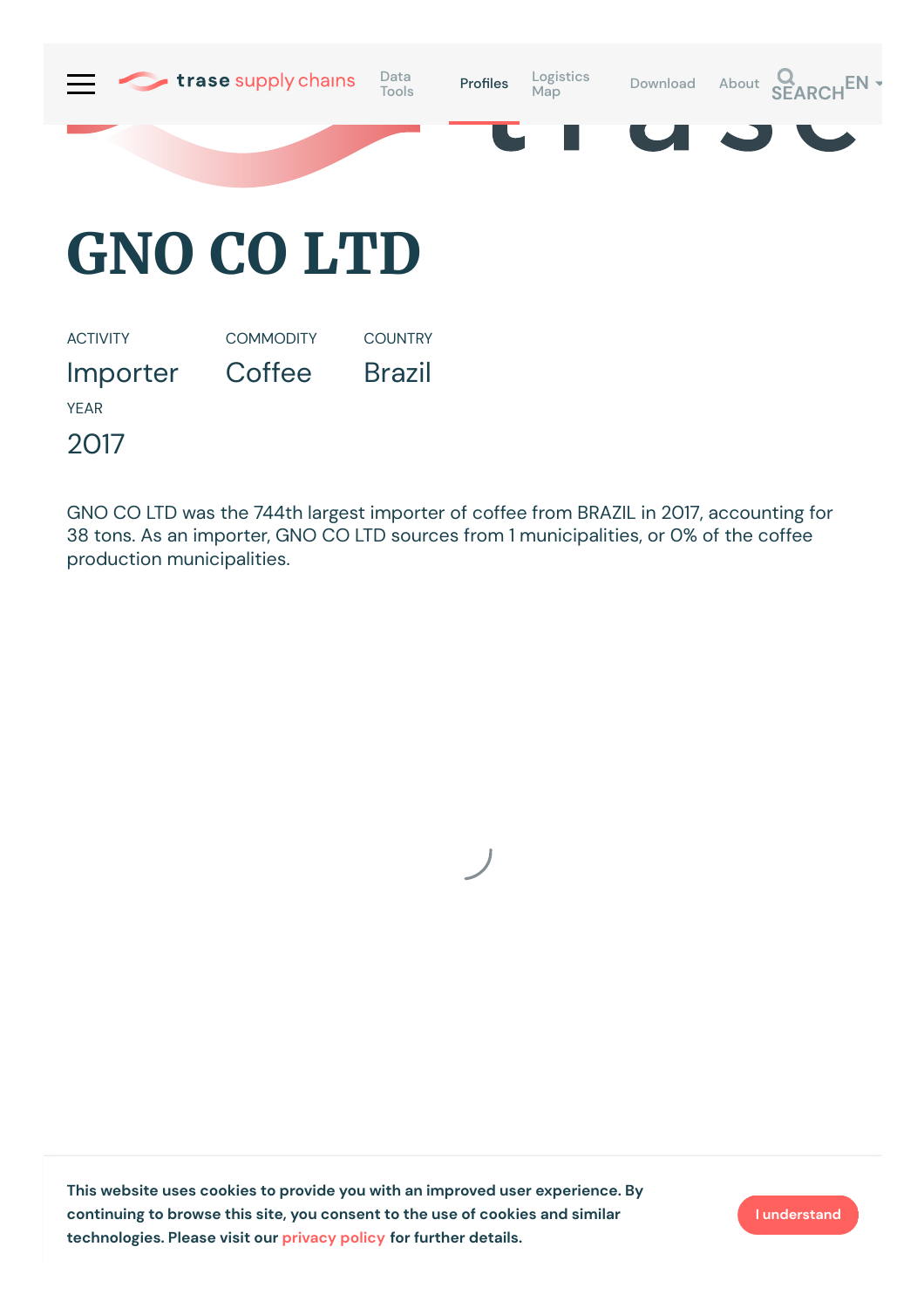Trase is a partnership between



**Global Canopy** 

In close collaboration with many others. Click for more [information](https://www.trase.earth/about/) about our partners and funders..

| Home             | <b>Supply Chains</b> | <b>Finance</b>   | <b>Insights</b>     |
|------------------|----------------------|------------------|---------------------|
| <b>Resources</b> | Data Tools           | Explore          | Yearbook            |
| About            | Profiles             | Search           | Collections         |
| Contact us       | Logistics Maps       | Watchlists       | <b>Publications</b> |
|                  | Downloads            | Methodology      |                     |
|                  |                      | FAQ <sub>s</sub> |                     |

## **Sign up for our Newsletter**



Gordon and Betty Moore [Foundation](https://www.moore.org/) **This website uses cookies to provide you with an improved user experience. By** Norway's [International](https://www.regjeringen.no/en/topics/climate-and-environment/climate/climate-and-forest-initiative/id2000712/) [Climate](https://www.trase.earth/privacy-policy) and Forest Initiative (NICFI) **technologies. Please visit our privacy policy for further details. continuing to browse this site, you consent to the use of cookies and similar**